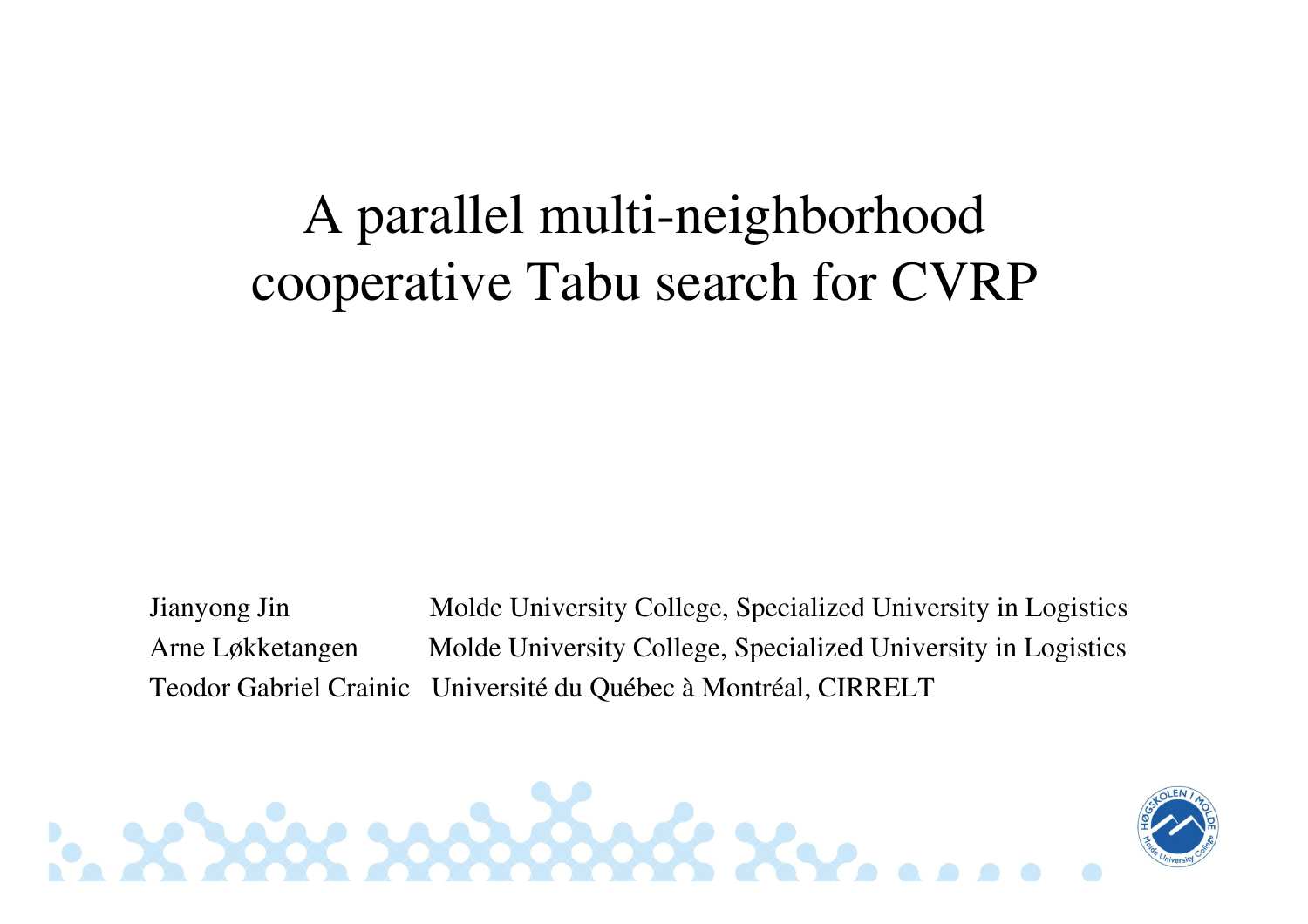# Outline

#### ■ Motivation

- Description of the algorithm
- Computational results
- Some observations
- ■Future work

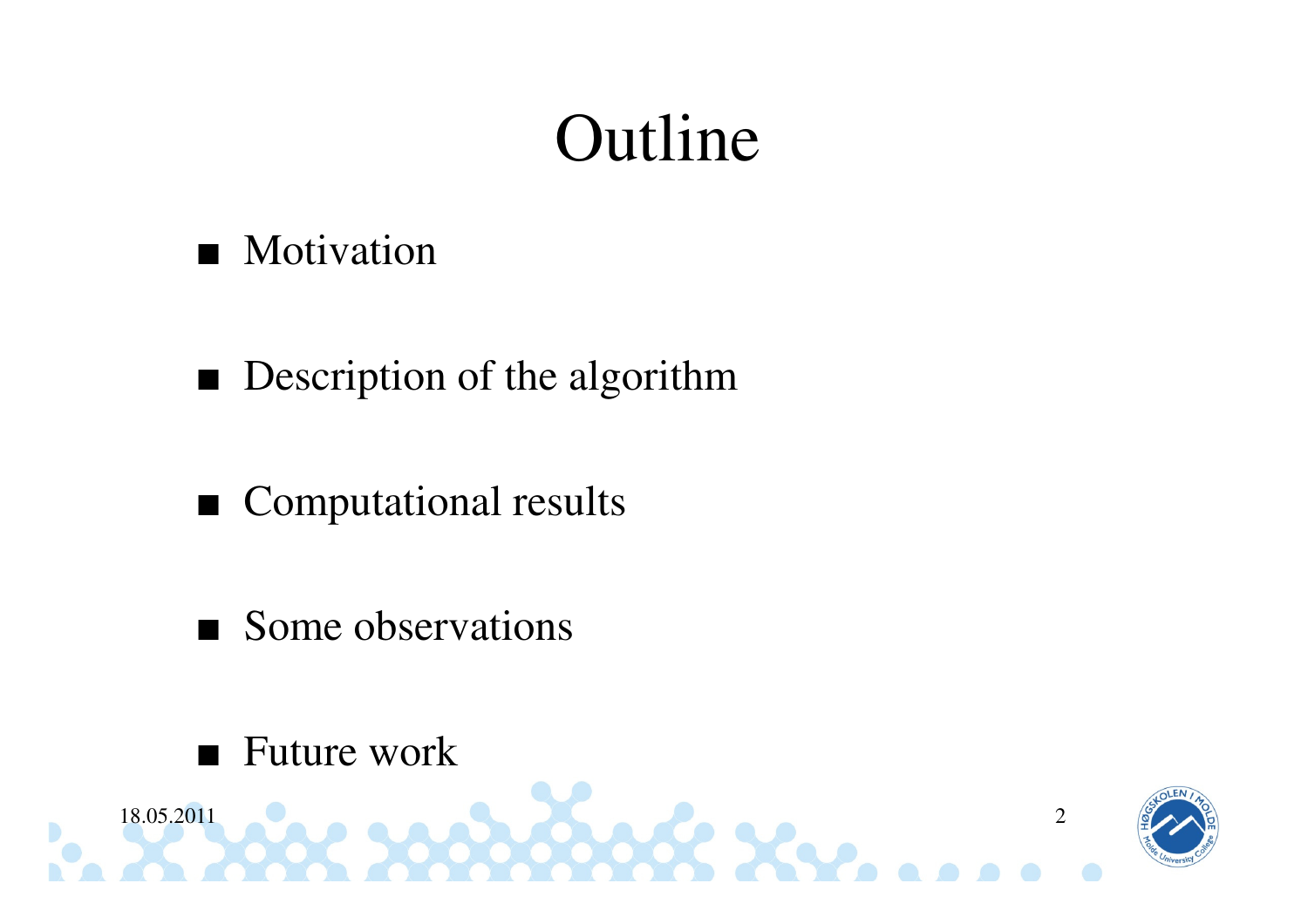# Motivation  $(1)$

- Parallel algorithms often use several (or many) processes which work simultaneously on available processors for solving a given problem instance.
- Parallel algorithms can both **speed up** the search and **improve** the **robustness** and the **quality** of the solutions obtained (Crainic, 2008).
- Parallel computing platforms are increasingly accessible. Parallel algorithms can use such computing resources in a more efficient way.

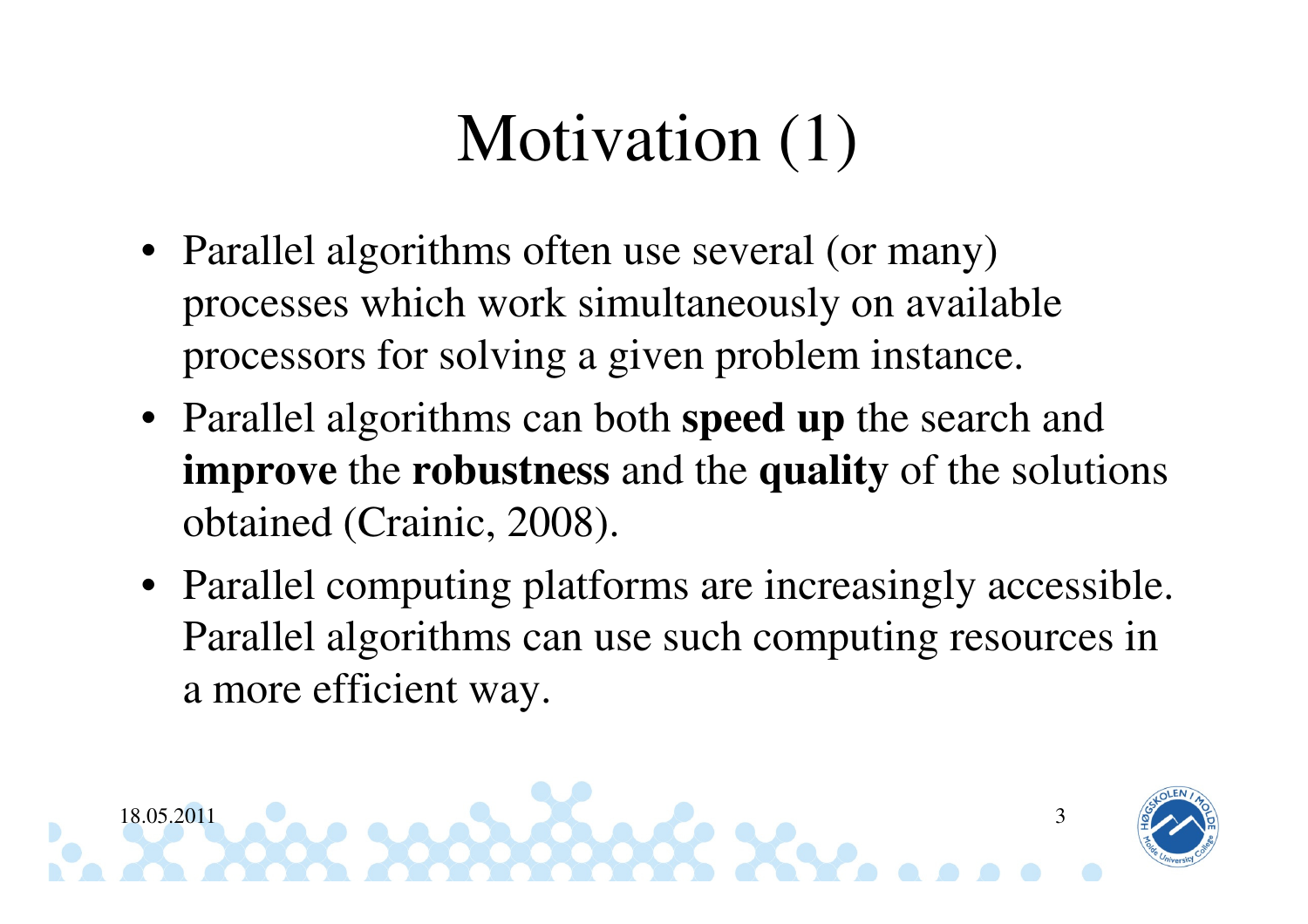# Motivation (2)

- Vehicle routing problem (VRP) is a classical operations research problem.
- It also holds a central place in distribution or transportation management.
- As the classical version of VRP, the capacitated vehicle routing problem (CVRP) remains difficult to solve.

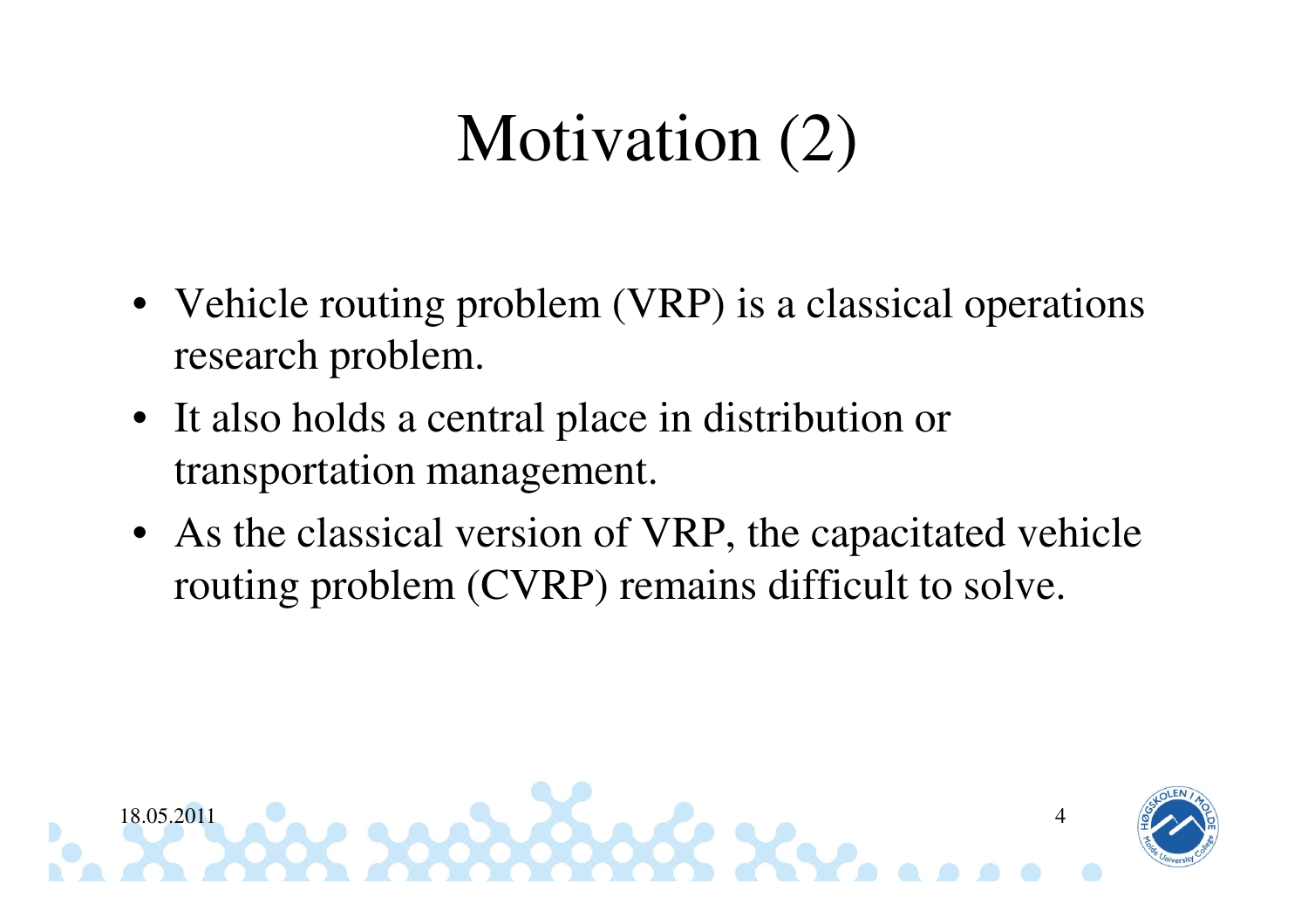# Motivation (3)

- • Among the latest metaheuristic algorithms for VRP, some use multiple neighborhoods. In these methods, multiple neighborhoods are used in serial fashion, one after another following a fixed or randomized sequence.
- The objective of this paper is to explore the strategies of utilizing multiple neighborhoods in a parallel setting and compare their effectiveness.

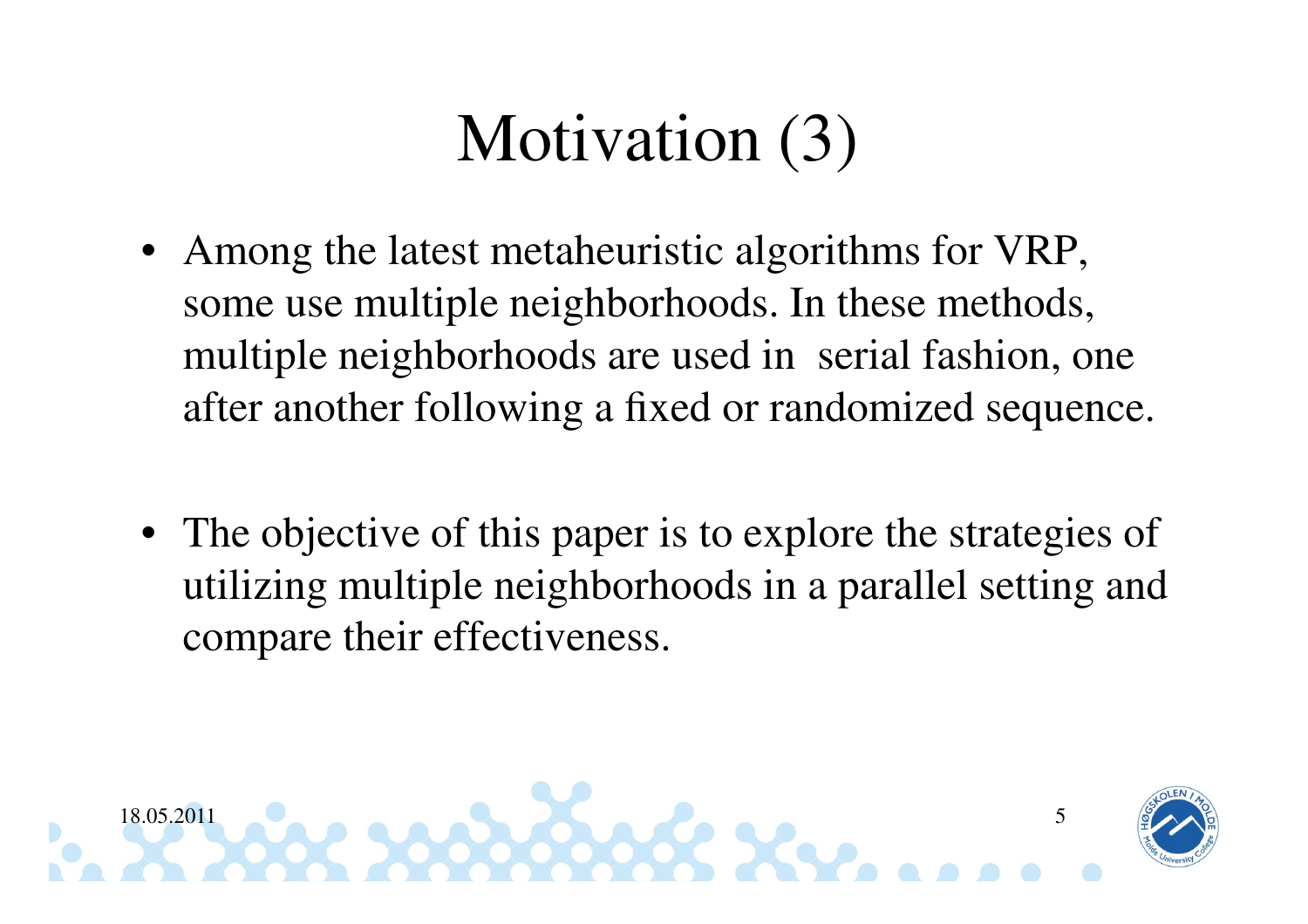## Description of the algorithm (1)

Solving the CVRP is to determine a set of vehicle routes

- •Start and end at the depot,
- •Each customer is visited exactly once,
- • The total demand of any routes does not exceed vehicle capacity,
- • The length(duration) of any routes does not exceed a upper bound,
- •The total cost of all routes is minimized.



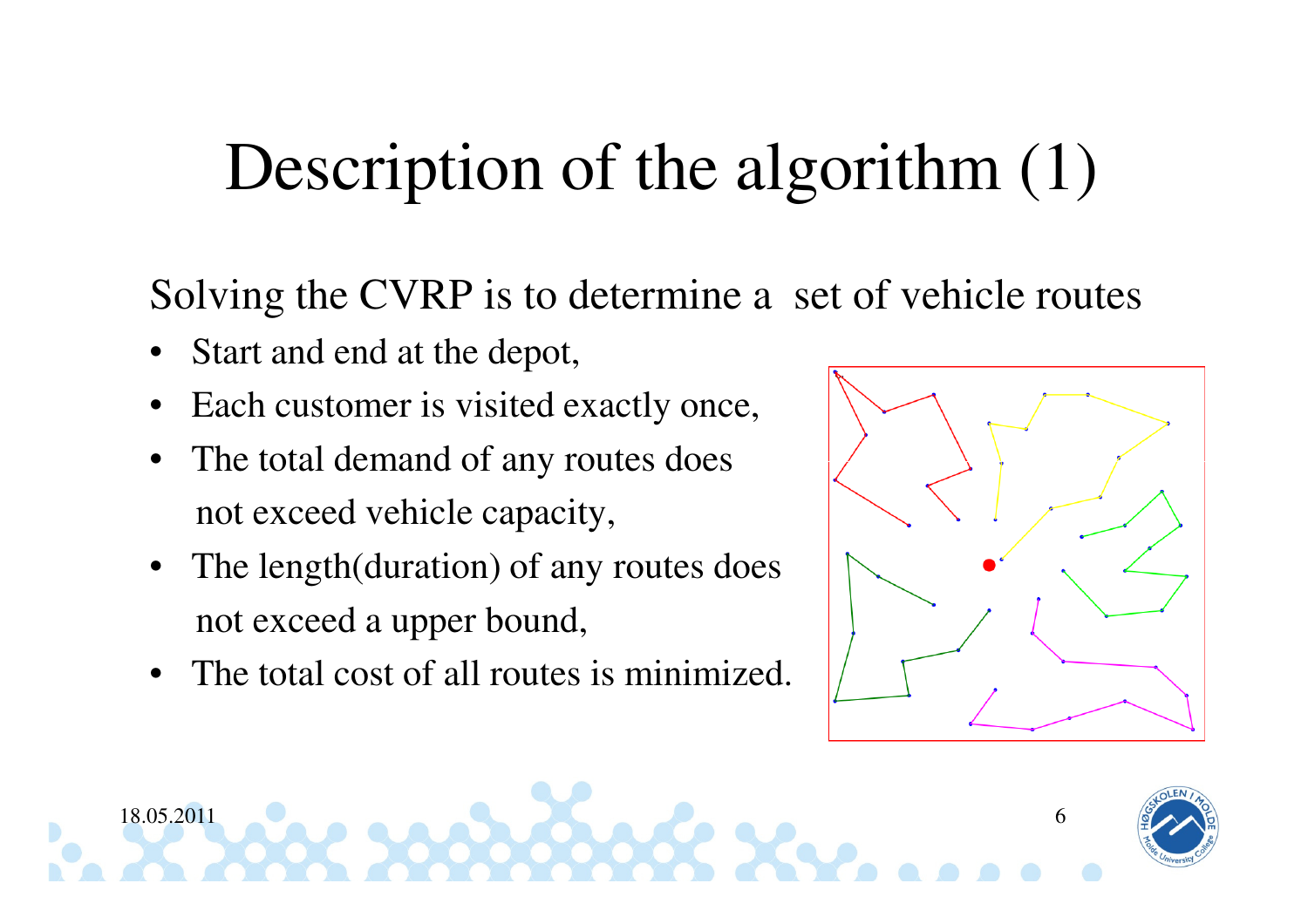### Description of the algorithm (2)

Four neighborhoods are used:



Reinsertion: move a node to another position.



2-opt: remove two edges, add two new ones.



Exchange: swap two nodes from two routes. 2-opt\*: swap the head/tail parts of two routes.

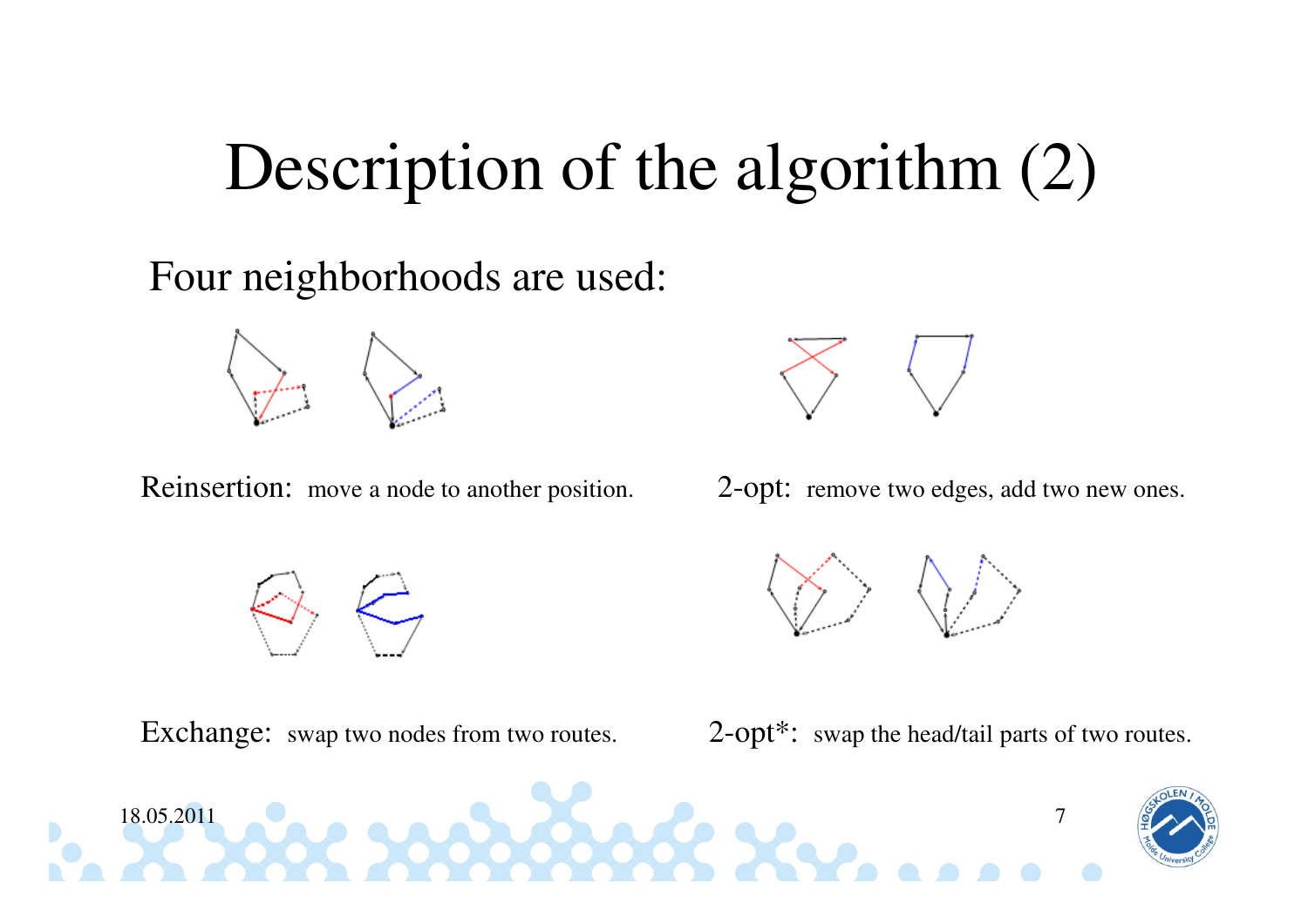# Description of the algorithm (3)

• The selected neighborhoods are applied in GranularTabu search (Toth & Vigo, 2003) setting to develop several TS threads. In GTS, most long edges are notconsidered when generating neighbors. When we consider to move a node, we only allow to move it to a position next to one of its nearest neighbors (or the depot).

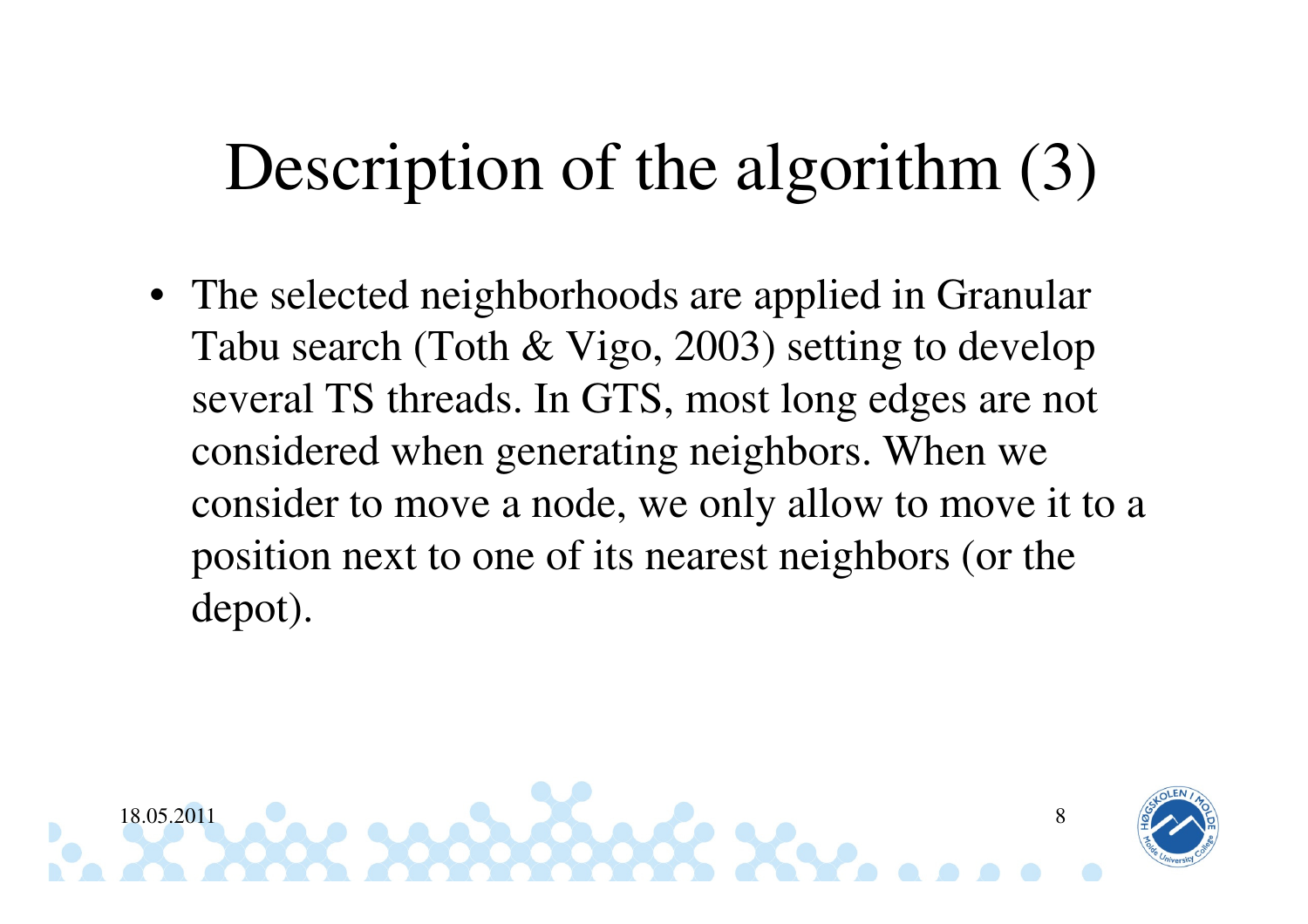# Description of the algorithm (4)

• The TS threads are run in parallel. A solution pool is used to support the cooperation among them. Each thread runs for a certain time, stops to exchange solutions with the pool and resumes search again. All threads restart from the same solution.

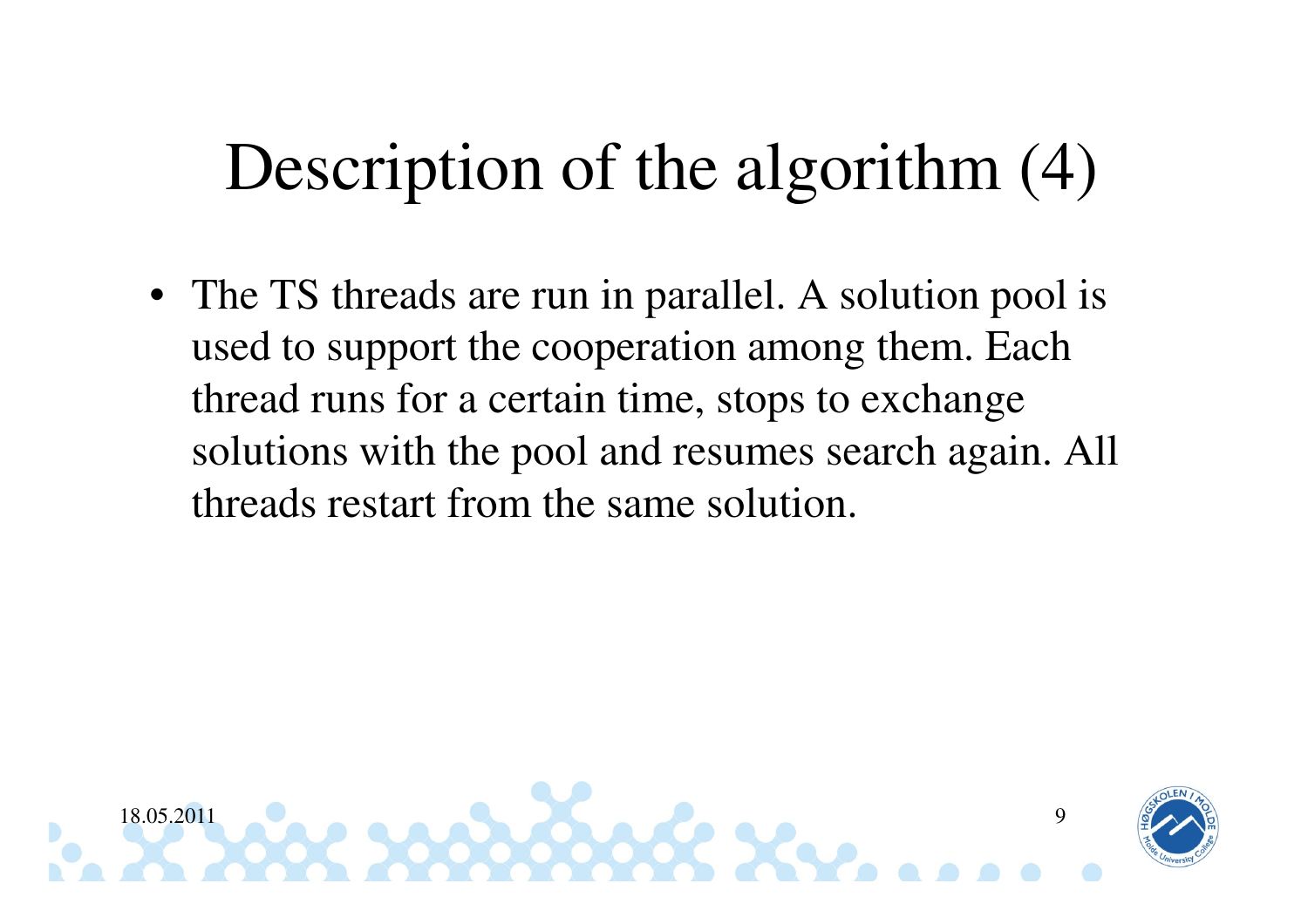## Description of the algorithm  $(5)$



Phase 1 aims to create a feasible starting solution.

Phase 2 aims to improve the starting solution with four parallel threads using different neighborhoods.

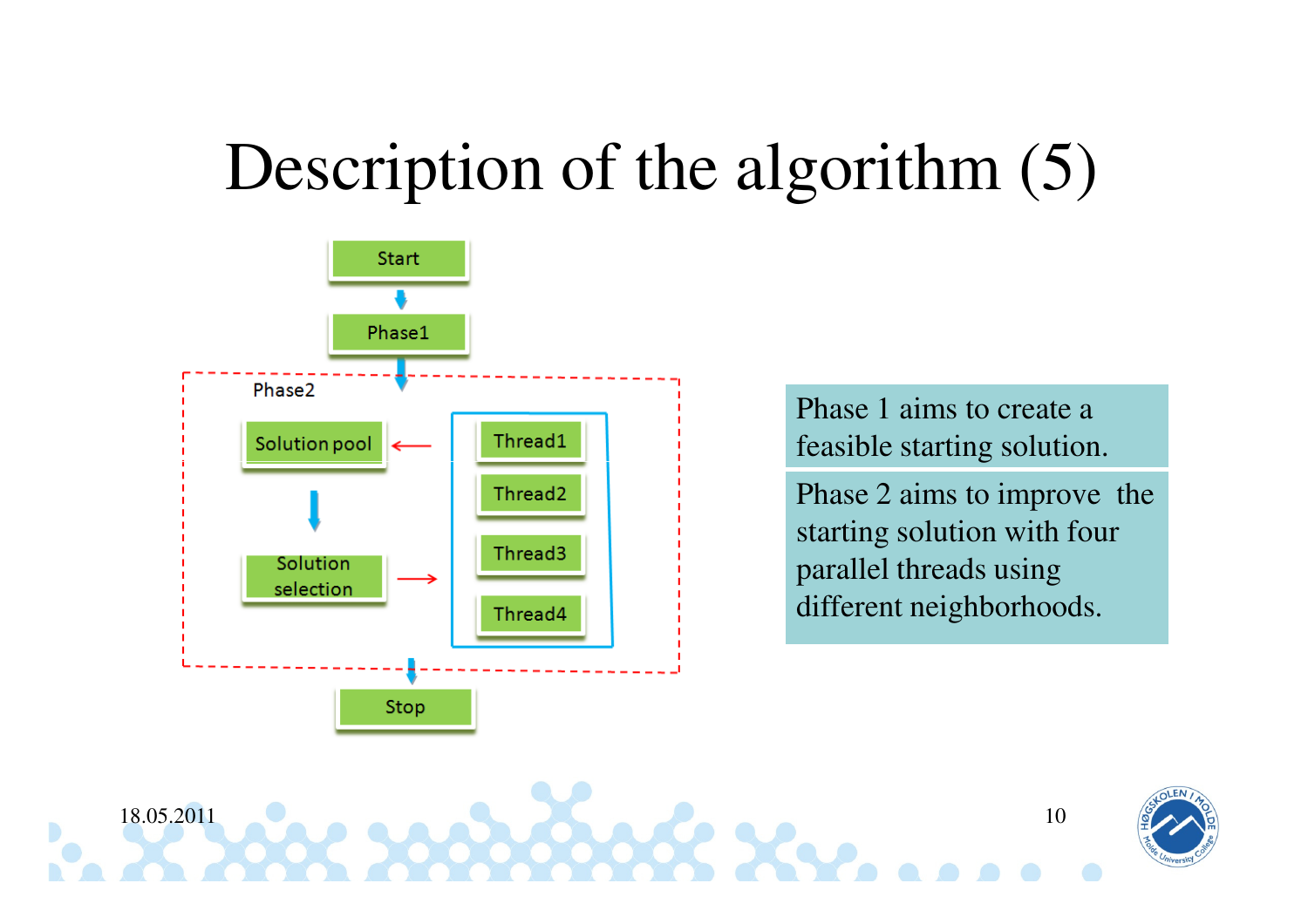# Description of the algorithm  $(6)$

|                  | <b>Neighborhoods used</b>                                          | <b>Role</b>                                                                                               |
|------------------|--------------------------------------------------------------------|-----------------------------------------------------------------------------------------------------------|
| Thread 1         | Reinsertion, 2-opt*.                                               | Main improving thread.                                                                                    |
| Thread 2         | $2$ -opt <sup>*</sup> .                                            | Assistant improving thread.                                                                               |
| Thread 3         | Exchange                                                           | Assistant improving thread.                                                                               |
| Thread 4         | Shaking procedure +<br>Improving procedure<br>(Thread 1+ Exchange) | Diversifying the search.                                                                                  |
| Solution<br>pool |                                                                    | Keep and sort the solutions<br>from each threads, select new<br>starting solutions for the TS<br>threads. |



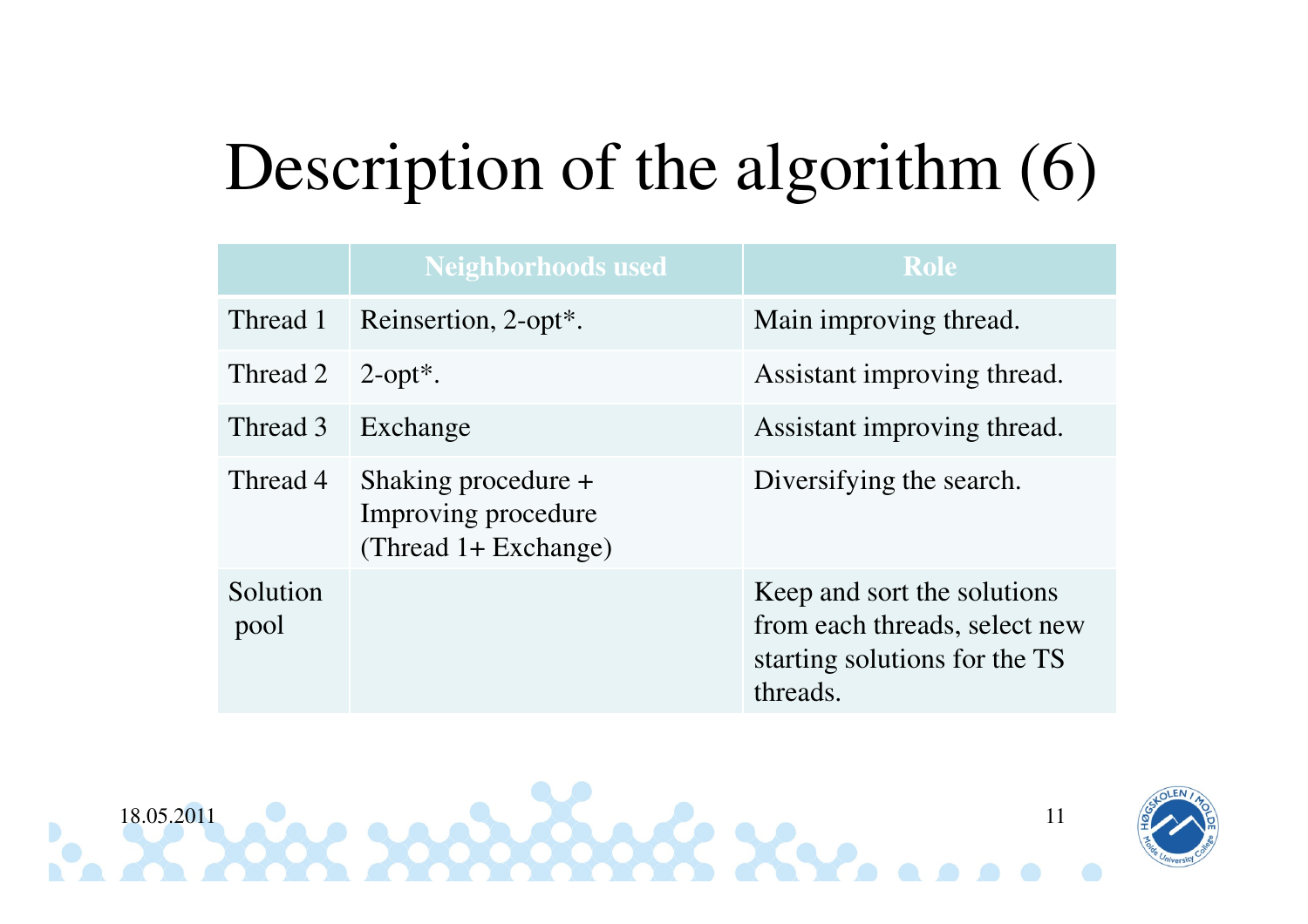## Computational results

#### Results for the benchmarks of Golden et al. (1998)

| Problem  | Previous          | Li et al. | Psinger  |          | Mester Kytöjoki | Nagata   | Groër             | Groër    | <b>PMNTS</b> | <b>PMNTS</b> | PMNTS    |
|----------|-------------------|-----------|----------|----------|-----------------|----------|-------------------|----------|--------------|--------------|----------|
|          | best              |           | and      | and      | et al.          | and      | et al.            | et al.   | aver.        | aver.        | best     |
|          | known             |           | Röpke    | Bräysy   |                 | Braysy   | (2010)            | (2010)   |              | time         |          |
|          |                   | (2005)    | (2007)   | (2007)   | (2007)          | (2009)   | 4pc               | 129pc    |              | min)         |          |
| 1(240)   | 5623.47           | 5666.42   | 5650.91  | 5627.54  | 5867.84         | 5626.81  | 5644.44           | 5623.47  | 5627.54      | 16.54        | 5623.47  |
| 2(320)   | 8431.66           | 8469.32   | 8469.32  | 8447.92  | 8476.26         | 8431.66  | 8447.92           | 8435.00  | 8447.15      | 29.72        | 8419.50  |
| 3(400)   | 11036.22          | 11145.80  | 11047.01 | 11036.22 | 11043.41        | 11036.22 | 11036.22          | 11036.22 | 11080.60     | 58.44        | 11030.80 |
| 4(480)   | 13592.88          | 13758.08  | 13635.31 | 13624.52 | 13631.72        | 13592.88 | 13624.52          | 13624.52 | 13666.84     | 87.03        | 13615.20 |
| 5(200)   | 6460.98           | 6478.09   | 6466.68  | 6460.98  | 6460.98         | 6460.98  | 6460.98           | 6460.98  | 6464.40      | 10.47        | 6460.98  |
| 6(280)   | 8404.26           | 8539.61   | 8416.13  | 8412.88  | 8415.67         | 8404.26  | 8412.90           | 8412.90  | 8468.10      | 23.96        | 8403.25  |
| 7(360)   | 10156.58          | 10289.72  | 10181.75 | 10195.56 | 10297.66        | 10156.58 | 10195.59          | 10195.59 | 10209.24     | 62.16        | 10184.40 |
| 8(440)   | 11643.90          | 11920.52  | 11713.62 | 11663.55 | 11872.64        | 11691.06 | 11680.31 11649.89 |          | 11725.82     | 86.68        | 11671.00 |
| 9(255)   | 579.71            | 588.25    | 585.14   | 583.39   | 620.67          | 580.42   | 583.37            | 579.71   | 583.15       | 18.70        | 581.73   |
| 10(323)  | 737.28            | 749.49    | 748.89   | 741.56   | 784.77          | 738.49   | 742.43            | 737.28   | 739.97       | 38.65        | 738.50   |
| 11(399)  | 913.35            | 925.91    | 922.70   | 918.45   | 986.80          | 914.72   | 917.91            | 913.35   | 917.50       | 58.96        | 914.98   |
| 12(483)  | 1102.76           | 1128.03   | 1119.06  | 1107.19  | 1209.02         | 1106.76  | 1117.05           | 1102.76  | 1112.44      | 72.84        | 1109.93  |
| 13(252)  | 857.19            | 865.20    | 864.68   | 859.11   | 925.81          | 857.19   | 858.89            | 857.19   | 864.45       | 18.82        | 861.92   |
| 14(320)  | 1080.55           | 1097.78   | 1095.40  | 1081.31  | 1155.19         | 1080.55  | 1081.24           | 1080.55  | 1084.59      | 27.94        | 1082.52  |
| 15(396)  | 1338.00           | 1361.41   | 1359.94  | 1345.23  | 1461.49         | 1342.53  | 1346.45           | 1338.00  | 1353.07      | 38.07        | 1351.13  |
| 16(480)  | 1613.66           | 1635.58   | 1639.11  | 1622.69  | 1742.86         | 1620.85  | 1624.42           | 1613.66  | 1632.88      | 55.78        | 1629.78  |
| 17(240)  | 707.76            | 711.74    | 708.90   | 707.79   | 726.01          | 707.76   | 707.79            | 707.76   | 708.46       | 15.83        | 707.83   |
| 18(300)  | 995.13            | 1010.32   | 1002.42  | 998.73   | 1077.53         | 995.13   | 998.66            | 995.13   | 1002.53      | 30.81        | 1000.27  |
| 19(360)  | 1365.60           | 1382.59   | 1374.24  | 1366.86  | 1444.51         | 1365.97  | 1369.34           | 1365.60  | 1368.22      | 36.39        | 1367.31  |
| 20(420)  | 1818.25           | 1850.92   | 1830.80  | 1820.09  | 1938.12         | 1820.02  | 1824.98           | 1818.25  | 1830.10      | 49.62        | 1827.39  |
|          | Aver. deviation % | 1.33      | 0.47     | 0.26     | 4.76            | 0.11     | 0.36              | 0.04     | 0.53         |              | 0.28     |
| Time min |                   | 1.13      | 10.80    | 24.40    | 0.02            | 355.9    | 5.00              | 5.00     |              | 41.87        |          |

3 new best solutions. Average deviation 0.28%.



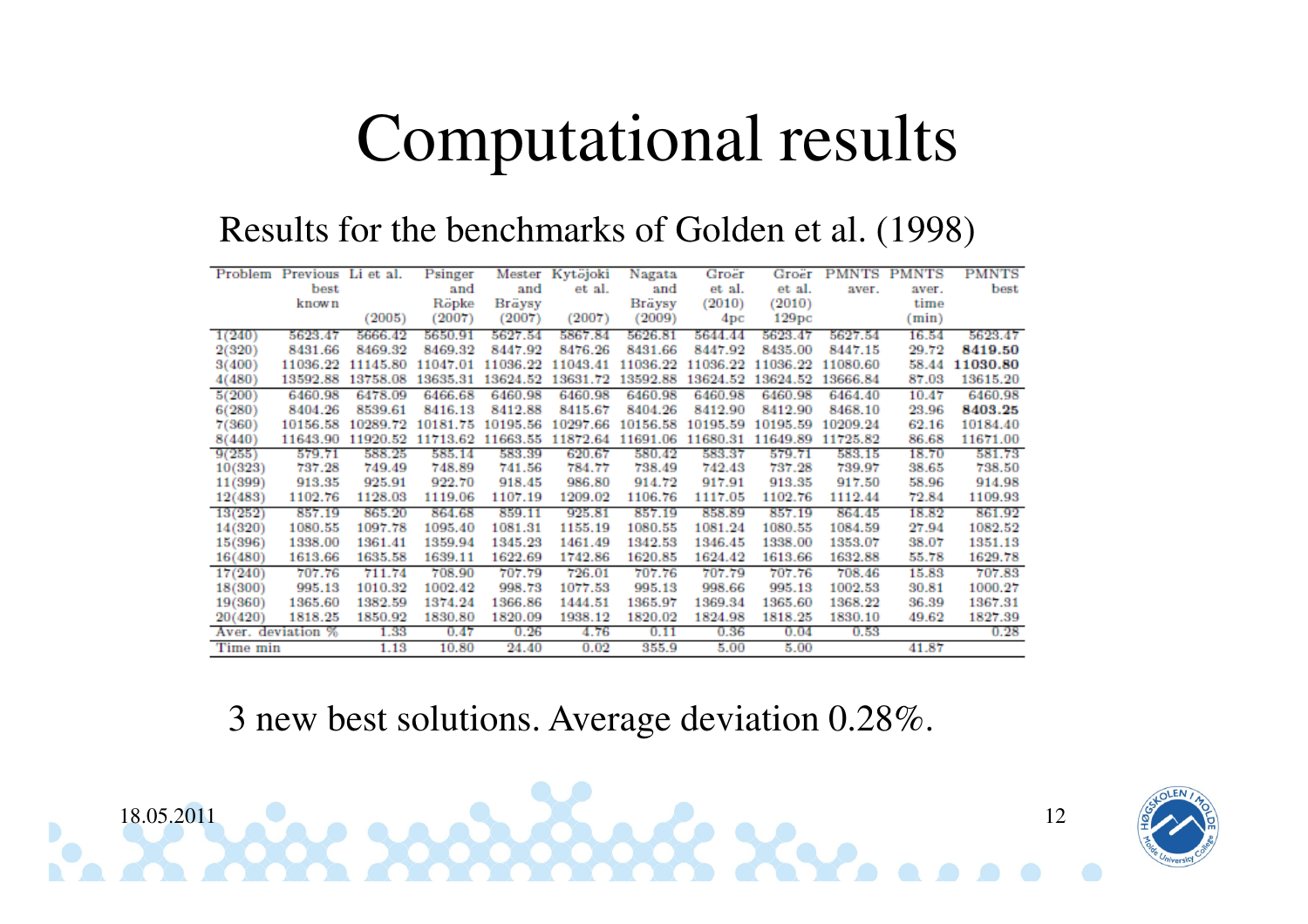## Computational results

Results for the benchmarks of Li et al. (2005)

| Problem  | Previous    | ы<br>et al.                         | Psinger                             |          | Mester Kytöjoki | Dorronsoro | Groer             | Groer                               | <b>PMN</b><br>тs | NTS    | <b>PMNTS</b> |
|----------|-------------|-------------------------------------|-------------------------------------|----------|-----------------|------------|-------------------|-------------------------------------|------------------|--------|--------------|
|          | best        |                                     | and                                 | and      | et al.          | et al.     | et al.            | et al.                              | aver.            | aver.  | best         |
|          | known       |                                     | Röpke                               | Bräysy   |                 |            | (2010)            | (2010)                              |                  | time   |              |
|          |             | (2005)                              | (2007)                              | (2007)   | (2007)          | (2007)     | 4pc               | 129pc                               |                  | min)   |              |
| 21(560)  | 16212.74    | 16602.99                            | 16224.81                            | 16212.74 | 16221.22        | 16212.83   | 16212.83          | 16212.83                            | 16247.82         | 98.63  | 16220.00     |
| 22(600)  | 14584.42    | 14651.27                            | 14631.08                            | 14597.18 | 14654.87        | 14652.28   | 14631.73          | 14584.42                            | 14618.83         | 121.69 | 14598.70     |
| 23(640)  |             | 18801.12 18838.62 18837.49          |                                     | 18801.12 | 18810.72        | 18801.13   | 18801.13          | 18801.13                            | 18883.80         | 139.82 | 18829.80     |
| 24(720)  |             | 21389.33 21616.25 21522.48 21389.33 |                                     |          | 21401.41        |            |                   | 21389.43 21390.63 21389.43 21427.93 |                  | 88.08  | 21399.00     |
| 25(760)  |             | 16763.72 17146.41 16902.16          |                                     | 17095.27 | 17358.18        |            |                   | 17340.41 17089.62 16763.72 16826.62 |                  | 176.35 | 16781.70     |
| 26(800)  |             | 23971.74 24009.74 24014.09 23971.74 |                                     |          | 23996.86        |            |                   | 23977.73 23977.73 23977.73 24127.10 |                  | 103.54 | 23986.10     |
| 27(840)  | 17433.69    |                                     | 17823.40 17613.22 17488.74          |          | 18233.93        |            | 18326.92 17589.05 | 17433.69                            | 17522.93         | 101.37 | 17432.30     |
| 28(880)  | 26565.92    |                                     | 26606.11 26791.72 26565.92          |          | 26592.05        | 26566.04   | 26567.23 26566.03 |                                     | 26609.50         | 136.17 | 26574.40     |
| 29(960)  |             | 29154.34 29181.21 29405.60 29160.33 |                                     |          | 29166.32        |            |                   | 29154.34 29155.54 29154.34 29190.08 |                  | 188.64 | 29162.70     |
| 30(1040) | 31742.51    |                                     | 31976.73 31968.33 31742.51 31805.28 |          |                 |            |                   | 31743.84 31743.84 31742.64 31772.95 |                  | 252.06 | 31753.40     |
| 31(1120) | 34330.84    |                                     | 35369.17 34770.34 34330.84          |          | 34352.48        |            | 34330.94 34333.37 | 34330.94 34384.17                   |                  | 246.23 | 34340.50     |
| 32(1200) | 36919.24    |                                     | 37421.44 37377.35                   | 36928.70 | 37025.37        |            |                   | 37423.94 37285.90 37185.85 37305.33 |                  | 272.59 | 37204.80     |
| A ver.   | deviation % | 1.18                                | 0.68                                | 0.20     | 0.80            | 0.87       | 0.35              | 0.06                                | 0.35             |        | 0.12         |
| Time min |             | 3.20                                | 48.80                               | 104.30   | 0.10            | 1830.00    | 5.00              | 5.00                                |                  | 160.43 |              |

1 new best solution. Average deviation 0.12%.

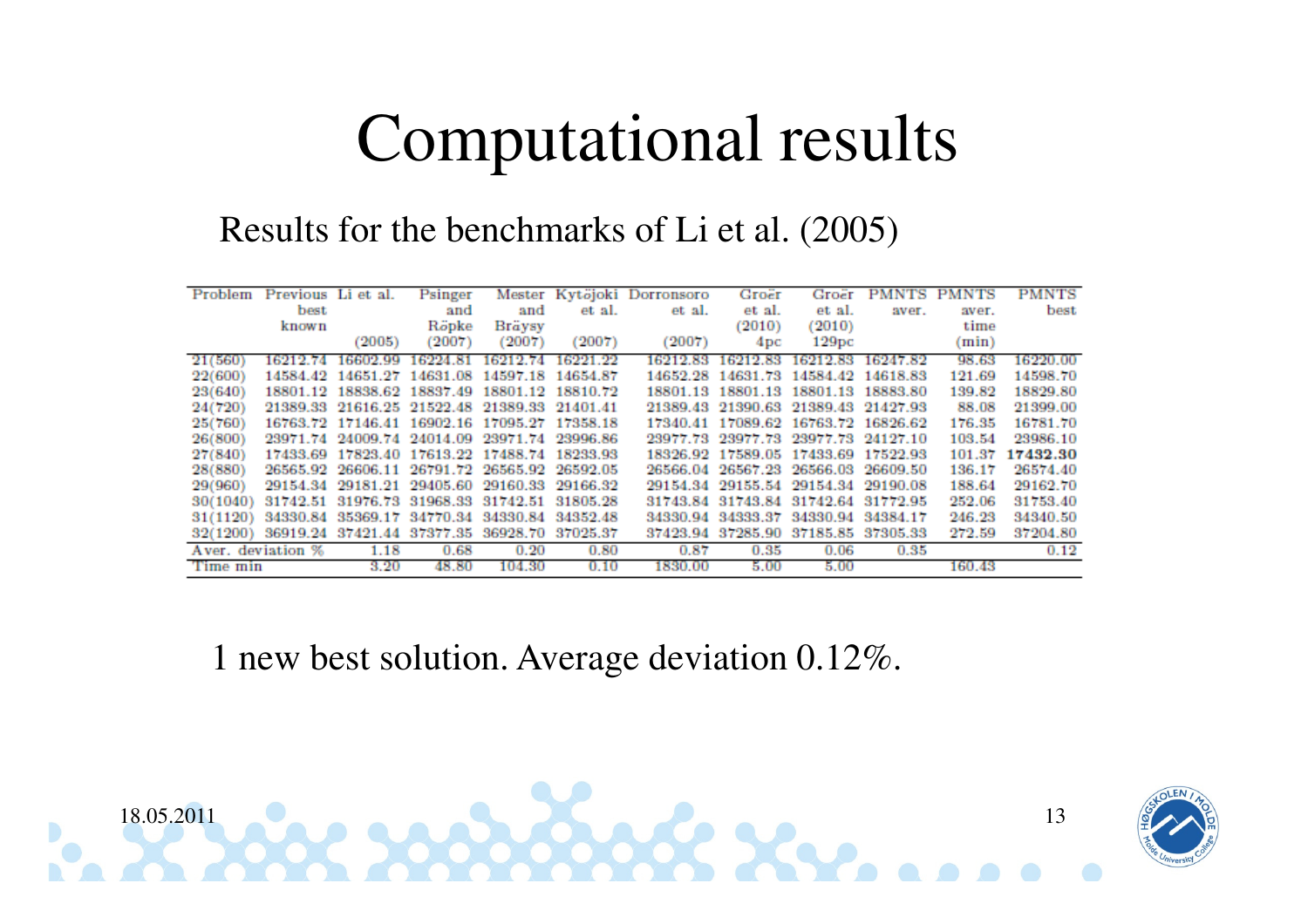Observation 1: both using multiple neighborhoods in serial and parallel fashion have advantages.

|          | Problem Previous  | Serial variant |          | SNP variant  |             | <b>PMNTS</b>  |             | Constraints tightness |                      |
|----------|-------------------|----------------|----------|--------------|-------------|---------------|-------------|-----------------------|----------------------|
|          | best              | Obj            | Time     | Obj          | <b>Time</b> | Obj           | <b>Time</b> |                       | Capacity Tour length |
|          | known             |                | $(\min)$ |              | min)        |               | (min)       | ℅                     | %                    |
| 1(240)   | 5623.47           | 5636.77        | 26.15    | 5667.90      | 13.49       | 5627.54       | 16.54       | 97.0                  | 96.1                 |
| 4(480)   | 13592.88          | 13790.27       | 100.37   | 13894.88     | 63.08       | 13666.84      | 87.03       | 96.0                  | 85.2                 |
| 5(200)   | 6460.98           | 6489.97        | 21.41    | 6473.53      | 9.12        | 6464.40       | 10.47       | 88.9                  | 71.8                 |
| 8(440)   | 11643.90          | 11797.88       | 88.74    | 11774.16     | 45.38       | 11725.82      | 86.68       | 97.8                  | 97.1                 |
| 9(255)   | 579.71            | 586.51         | 29.70    | 585.27 17.88 |             | 583.15        | 18.70       | 95.9                  | N/A                  |
| 12(483)  | 1102.76           | 1120.62 105.93 |          | 1114.21      | 64.93       | 1112.44 72.84 |             | 98.4                  | N/A                  |
| 13(252)  | 857.19            | 872.00         | 17.26    | 869.95       | 12.32       | 864.45        | 18.82       | 96.7                  | N/A                  |
| 16(480)  | 1613.66           | 1647.00        | 60.81    | 1638.92      | 40.90       | 1632.88       | 55.48       | 96.7                  | N/A                  |
| 17(240)  | 707.76            | 709.80         | 14.81    | 714.68       | 11.40       | 708.46        | 15.83       | 98.2                  | N/A                  |
| 20(420)  | 1818.25           | 1839.13        | 42.44    | 1871.28      | 33.84       | 1830.10       | 49.62       | 99.5                  | N/A                  |
|          | Aver. deviation % | 1.15           |          | 1.33         |             | 0.56          |             |                       |                      |
| Time min |                   |                | 50.76    |              | 31.23       |               | 43.20       |                       |                      |

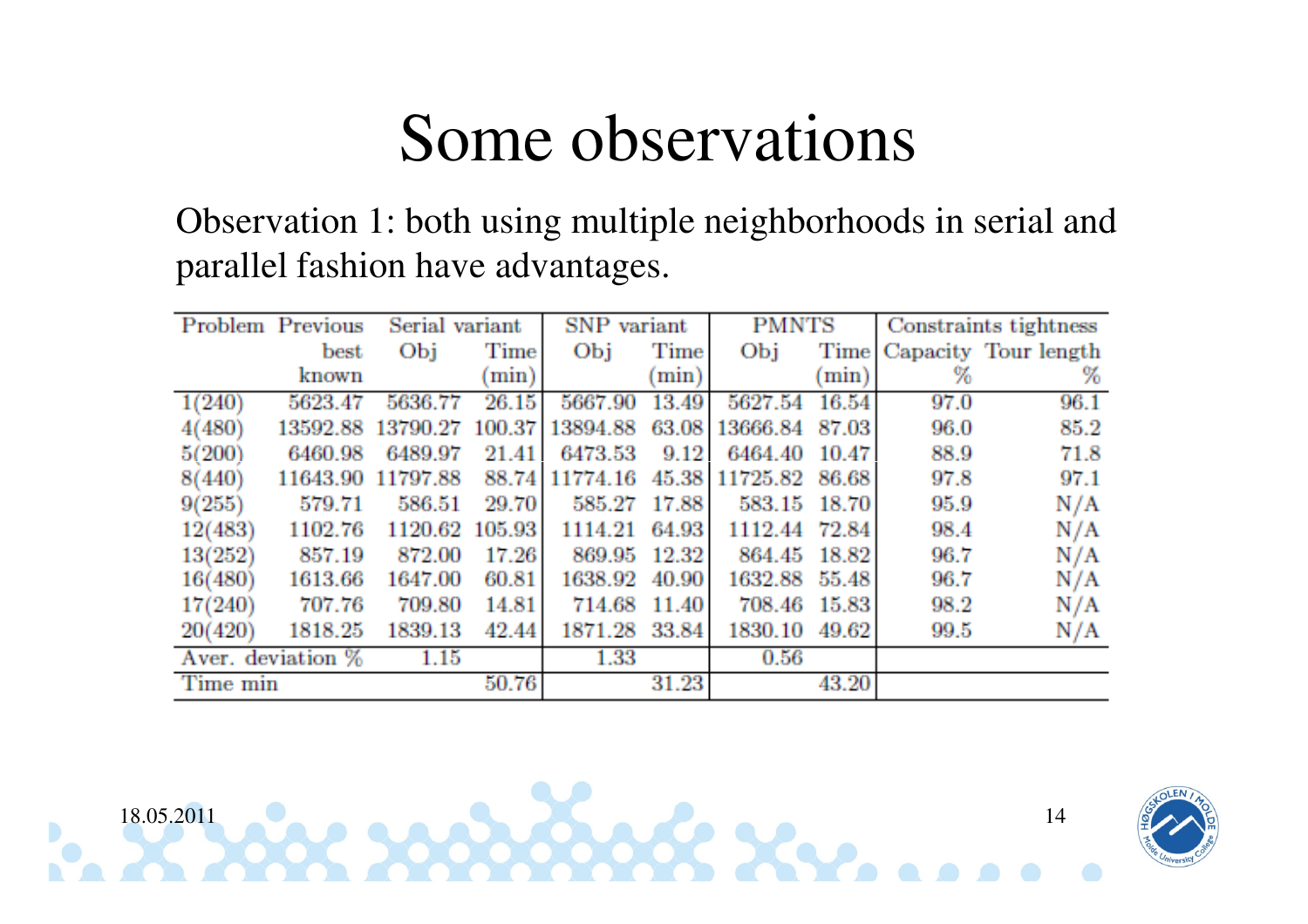Observation 2: 2-opt\* neighborhood is effective for instances with loose constraints to obtain right route structure.Example Instance: Golden\_Benchmark\_5

| <b>Step</b>     | IniSolObj | <b>Reinsertion</b> | $2$ -opt $*$ | <b>Exchange</b> | <b>BestObj</b> | <b>Improve</b> |
|-----------------|-----------|--------------------|--------------|-----------------|----------------|----------------|
|                 | 7239.91   | 6909.00            | 6885.87      | 7027.84         | 6885.87        | 354.04         |
| 2               | 6885.87   | 6847.59            | 6682.38      | 6866.22         | 6682.38        | 203.49         |
| 3               | 6682.38   | 6664.59            | 6496.06      | 6680.95         | 6496.06        | 186.32         |
| $\overline{4}$  | 6496.06   | 6466.68            | 6496.06      | 6501.67         | 6466.68        | 29.38          |
| 5               | 6466.68   | 6460.98            | 6466.68      | 6466.68         | 6460.98        | 5.7            |
| Improvement     |           | 35.08              | 743.85       | $\overline{0}$  |                | 778.93         |
| Contribution(%) |           | $4.5\%$            | $95.5\%$     | $\overline{0}$  |                | $100\%$        |



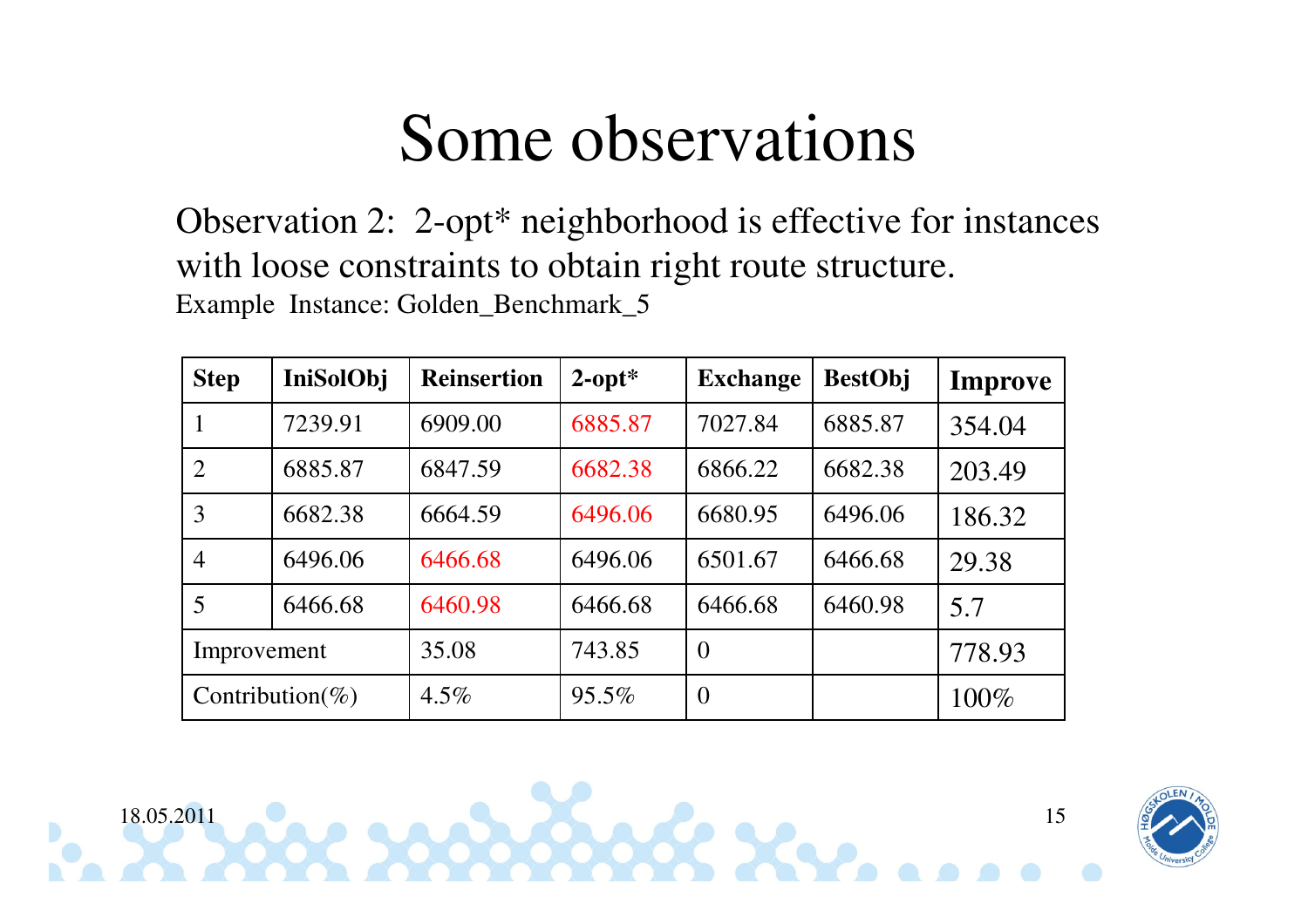$\frac{1}{2}$  and a set of  $\frac{1}{2}$  and  $\frac{1}{2}$  and  $\frac{1}{2}$  and  $\frac{1}{2}$  and  $\frac{1}{2}$  and  $\frac{1}{2}$  and  $\frac{1}{2}$  and  $\frac{1}{2}$  and  $\frac{1}{2}$  and  $\frac{1}{2}$  and  $\frac{1}{2}$  and  $\frac{1}{2}$  and  $\frac{1}{2}$  and  $\frac{1}{2}$  and  $\$ 

Observation 2: Example Instance: Golden\_Benchmark\_5Average route length/route length constraint=  $71.8\%$ Average route load/vehicle capacity =  $88.9\%$ 









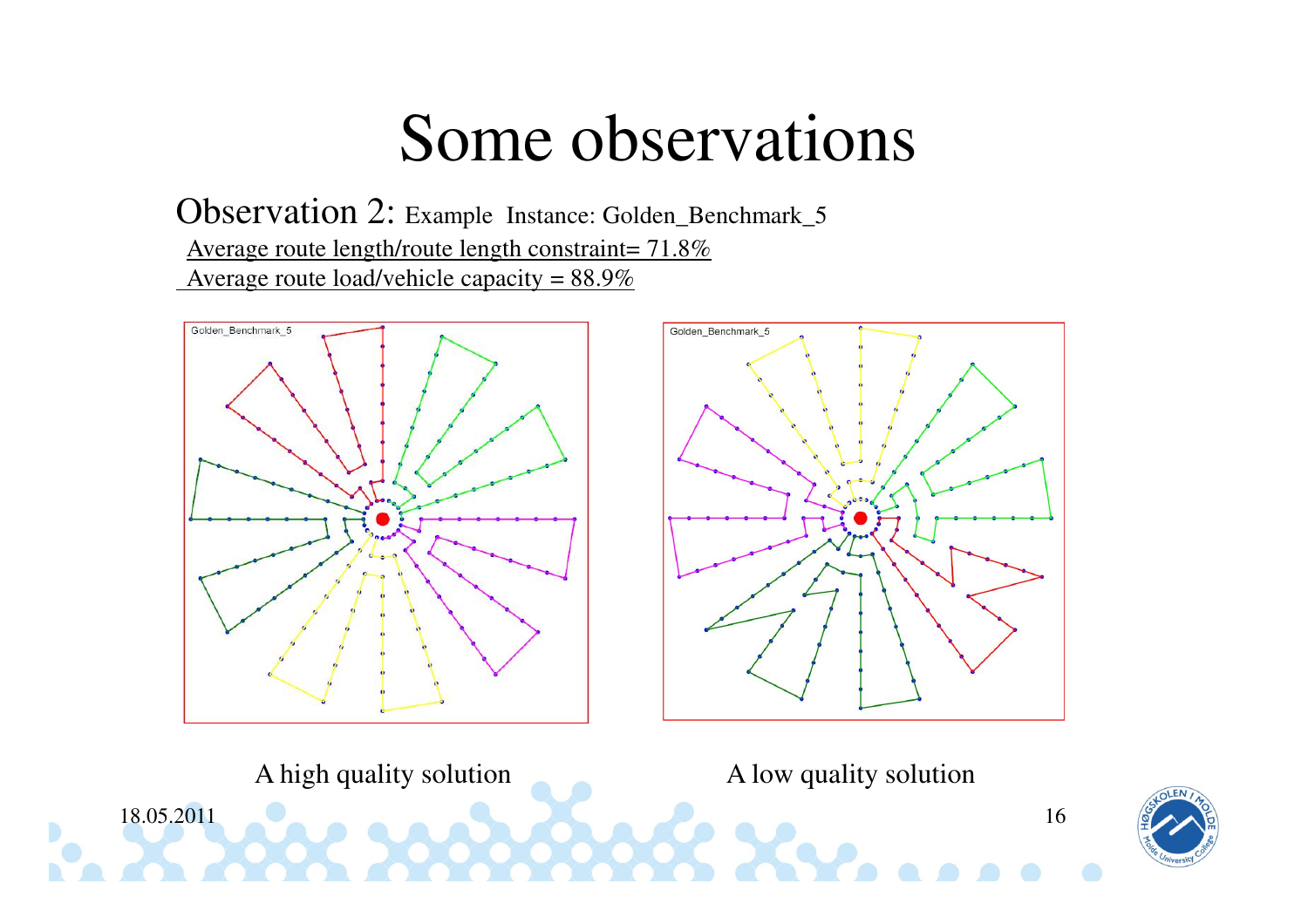Observation 3: Exchange neighborhood is effective for instances with overlapping routes

| <b>Step</b>     | IniSolObj | <b>Reinsertion</b> | $2$ -opt $*$   | <b>Exchange</b> | <b>BestObj</b> | <b>Improve</b> |
|-----------------|-----------|--------------------|----------------|-----------------|----------------|----------------|
| $\mathbf{1}$    | 789.414   | 713.021            | 733.136        | 759.092         | 713.021        | 76.393         |
| 2               | 713.021   | 712.438            | 712.957        | 712.600         | 712.438        | 0.583          |
| 3               | 712.438   | 710.857            | 712.438        | 712.438         | 710.857        | 1.581          |
| $\overline{4}$  | 710.857   | 710.857            | 710.857        | 710.722         | 710.722        | 0.135          |
| 5               | 710.722   | 710.722            | 710.722        | 710.534         | 710.534        | 0.188          |
| 6               | 710.534   | 710.167            | 710.534        | 710.534         | 710.167        | 0.367          |
| $\overline{7}$  | 710.167   | 709.955            | 710.167        | 709.702         | 709.702        | 0.465          |
| 8               | 709.702   | 709.252            | 709.256        | 709.691         | 709.252        | 0.45           |
| Improvement     |           | 79.374             | $\overline{0}$ | 0.788           |                | 80.162         |
| Contribution(%) |           | 99.0%              | $\theta$       | $1.0\%$         |                | 100%           |

 $1$ 

Example Instance: Golden\_Benchmark\_17

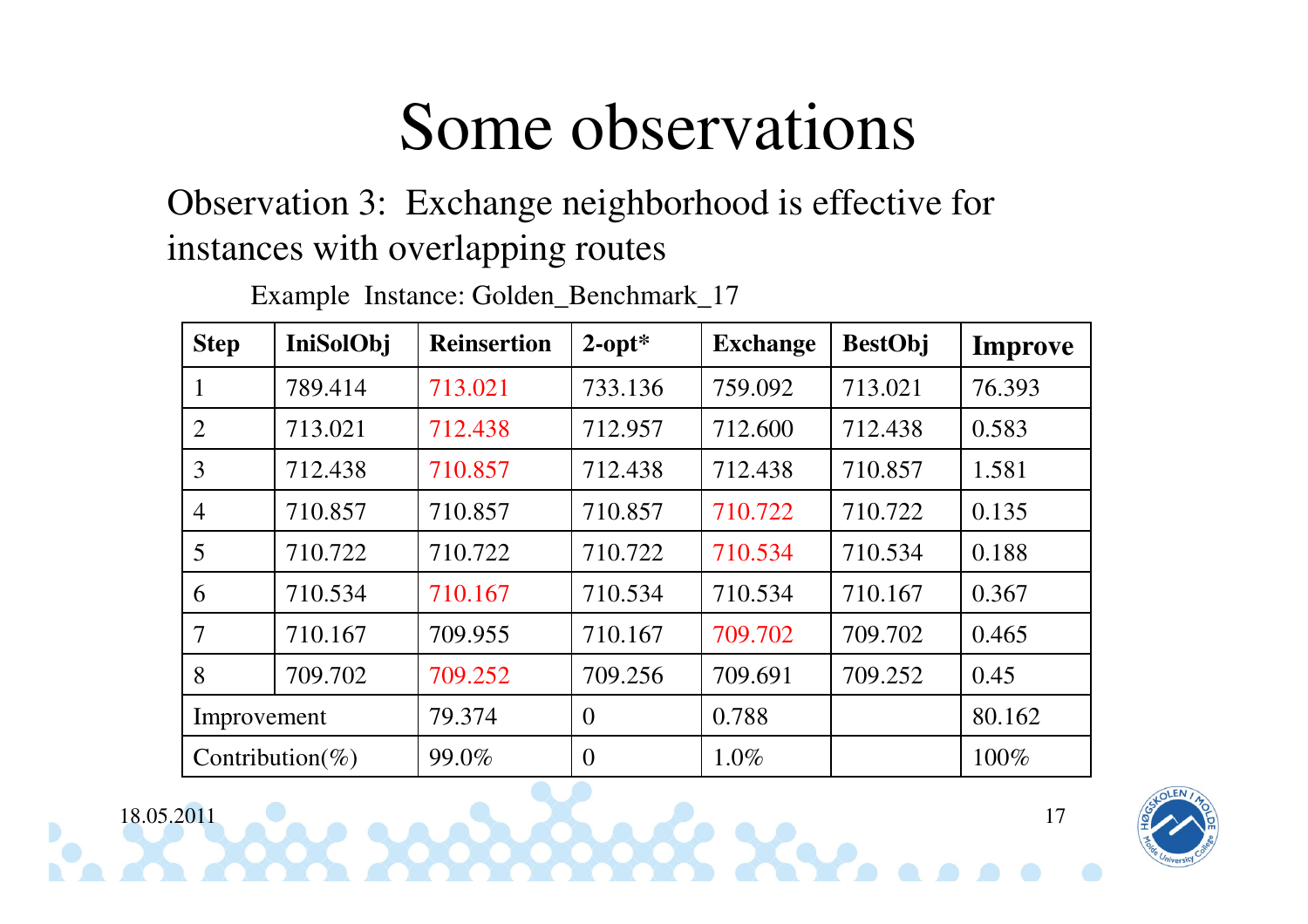#### Observation 3:

Example Instance: Golden\_Benchmark\_17





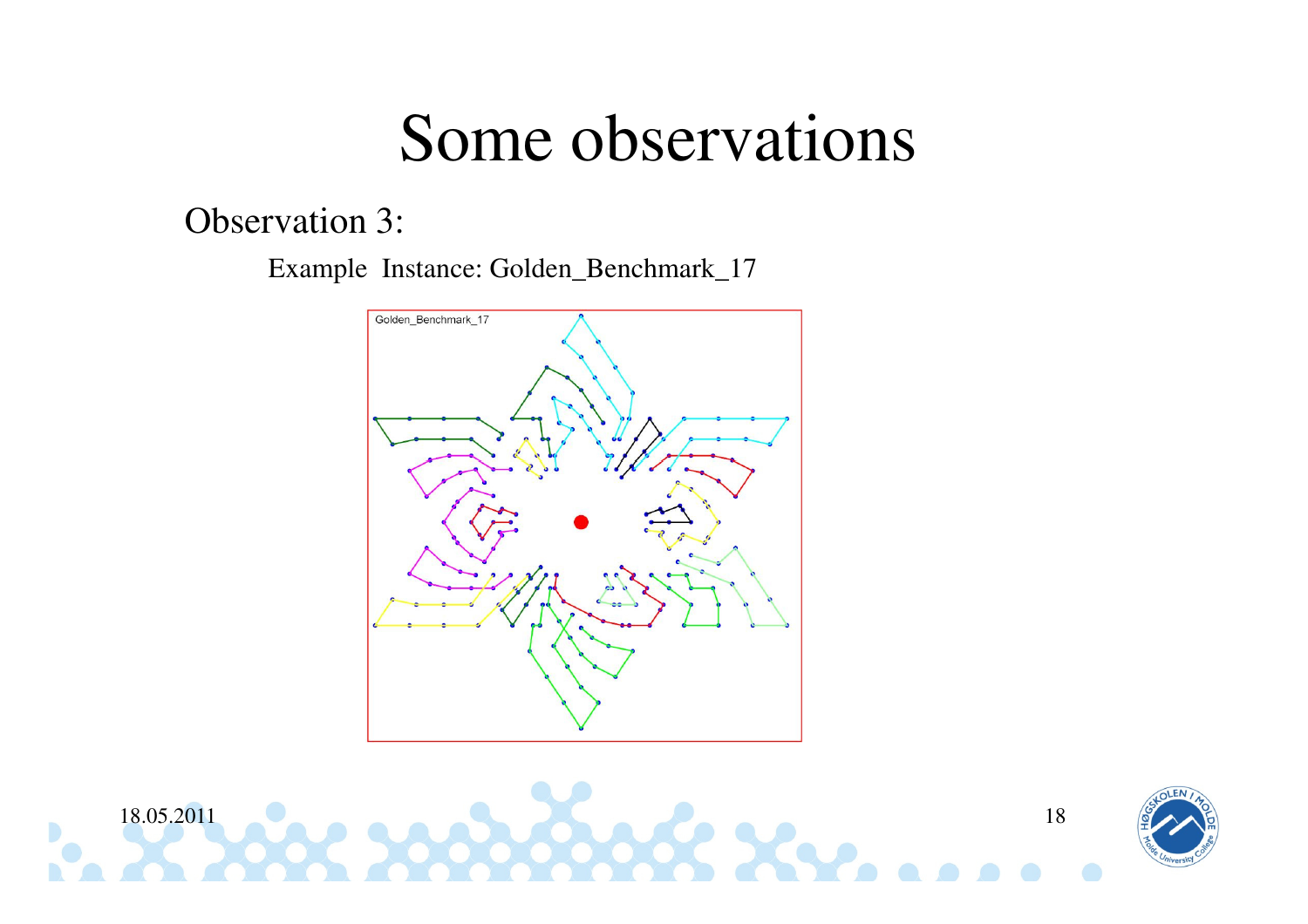#### Observation 4: Reinsertion neighborhood is often more effective than exchange or 2-opt\*.

| <b>Instance</b>     | Solution | Solution                     | Frequency of neighborhood used |              |                 |
|---------------------|----------|------------------------------|--------------------------------|--------------|-----------------|
|                     | value    | path                         | Reinsertion                    | $2$ -opt $*$ | <b>Exchange</b> |
| Golden1             | 5646.89  | R/O/R/R/R/E                  |                                |              |                 |
| Golden4             | 13839.10 | R/R/O/E/E/O/R/R              |                                | 2            | 2               |
| Golden5             | 6460.98  | O/O/O/E/E/O/E/O              |                                | 5            |                 |
|                     |          | E/R                          |                                |              |                 |
| Golden <sub>8</sub> | 11768.4  | R/E/O/R/R/R/R                | 5                              |              |                 |
| Golden9             | 584.44   | R/E/E/R/R/R/O/E              | 4                              |              | 3               |
| Golden12            | 1116.48  | R/R/R/E/R/E/R/E              |                                |              | 5               |
|                     |          | /R/R/E/O/E                   |                                |              |                 |
| Golden13            | 868.23   | O/R/O/R/R/O/R/E              | 5                              | 3            | 3               |
|                     |          | $\rm \langle E/ R/ E\rangle$ |                                |              |                 |
| Golden16            | 1629.38  | R/E/E/O/R/O/R/E              | 6                              | 4            | 6               |
|                     |          | R/O/E/E/O/R/R/E              |                                |              |                 |
| Golden17            | 708.81   | R/R/R/E/R/R/R/O/E            | 6                              |              | 2               |
| Golden20            | 1867.58  | R/E/E/R/R/E/O/R              | 9                              | 2            | 5               |
|                     |          | E/R/R/O/R/R/R/E              |                                |              |                 |

 $1$  and a set of  $\sim$  and  $\sim$  19

Here, R represents reinsertion, E stands for exchange and O represents 2-opt<sup>\*</sup>.

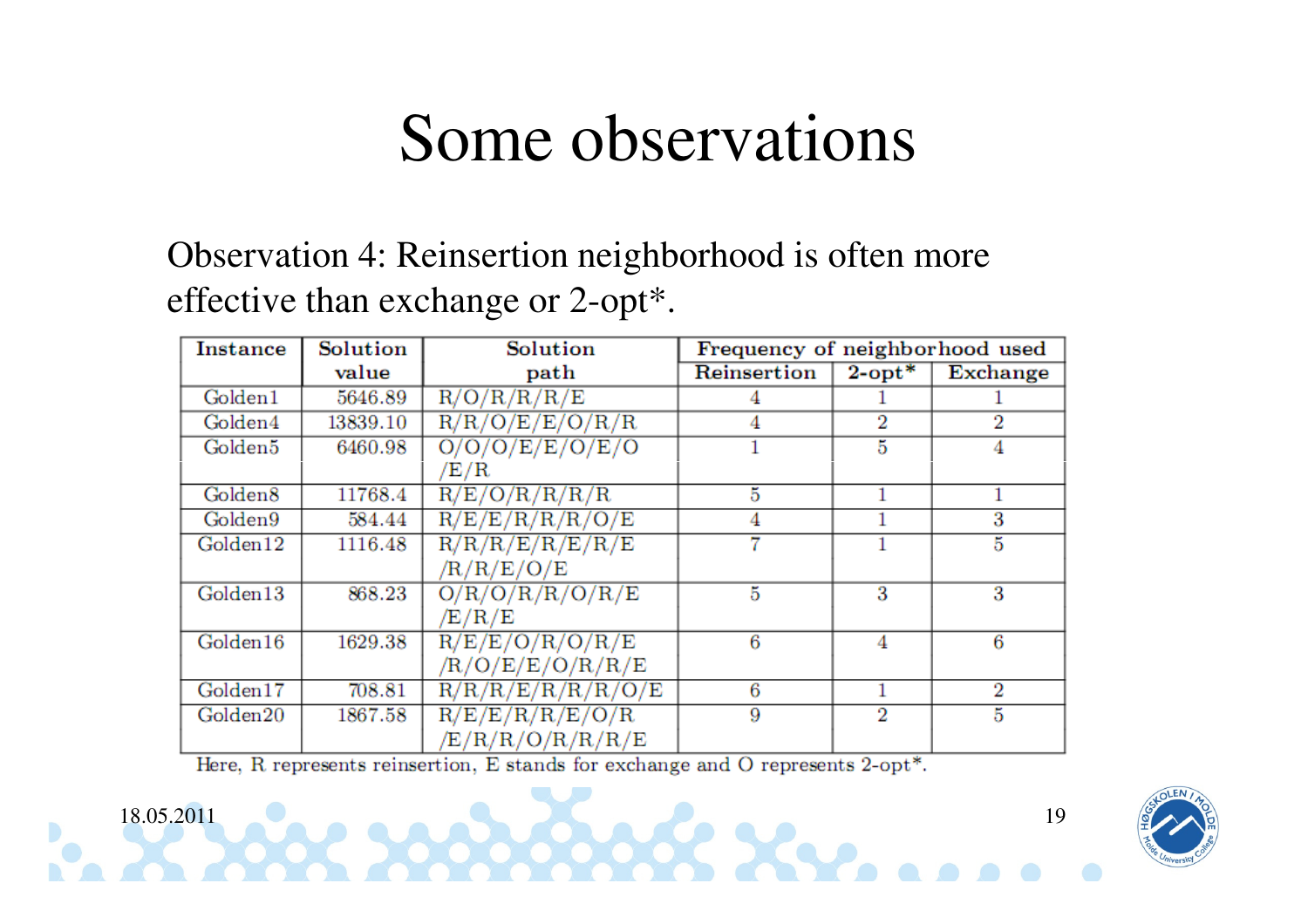Observation 5: In the setting of parallel multiple-neighborhood cooperation, one neighborhood can either contribute by **improving the solutions more efficiently** than the others or by **generating intermediate solutions** that enable other neighborhoods to find good solutions later.

| <b>Step</b>    | <b>IniSolObj</b> | Thread1   | Thread2             | Thread <sub>3</sub> | <b>BestObj</b> | Improve |
|----------------|------------------|-----------|---------------------|---------------------|----------------|---------|
|                | 7239.91          | 6934.63   | 6860.00             | 7126.31             | 6860.00        | 379.91  |
| $\overline{2}$ | 6860.00          | 6854.39   | 6606.15             | 6860.00             | 6606.15        | 253.85  |
| 3              | 6606.15          | 6590.60   | 6547.60             | 6601.92             | 6547.60        | 58.55   |
| 4              | 6547.60          | 6508.26   | 6496.77             | 6536.05             | 6496.77        | 50.83   |
| 5              | 6496.77          | 6491.16   | 6496.77             | 6496.77             | 6491.16        | 5.61    |
| 6              | 6536.05          | 6508.26   | 6516.23             | 6532.27             | 6491.16        | 0.00    |
| 7              | 6516.23          | 6483.79   | 6508.35             | 6492.21             | 6483.79        | 7.37    |
| 8              | 6508.35          | 6472.38   | 0475.19             | 6484.28             | 6472.38        | 11.41   |
| 9              | 6484.28          | 6466.68   | 6466.68             | 6484.28             | 6466.68        | 5.7     |
| $10\,$         | 653227           | 6508.26   | <del>64</del> 98.79 | 6507.20             | 6466.68        | 0.00    |
| 11             | 6498.7           | 6483.79   | 6486.60             | 6489.40             | 6466.68        | 0.00    |
| 12             | 6489.40          | 6483.79   | 6486.59             | 6489.40             | 6466.68        | 0.00    |
| 13             | 6486.5           | 6483.79   | 6486.59             | <del>64</del> 84.89 | 6466.68        | 0.00    |
| 14             | 6484.92          | 6460.98   | 6479.38             | 6484.99             | 6460.98        | 5.8     |
| Improvement    |                  | 35.79     | 743.14              | 0.00                |                | 778.93  |
|                |                  | $(4.6\%)$ | $(95.4\%)$          |                     |                |         |

 $\sim$  20  $\sim$  0.000  $\sim$  0.000  $\sim$  0.000  $\sim$  20

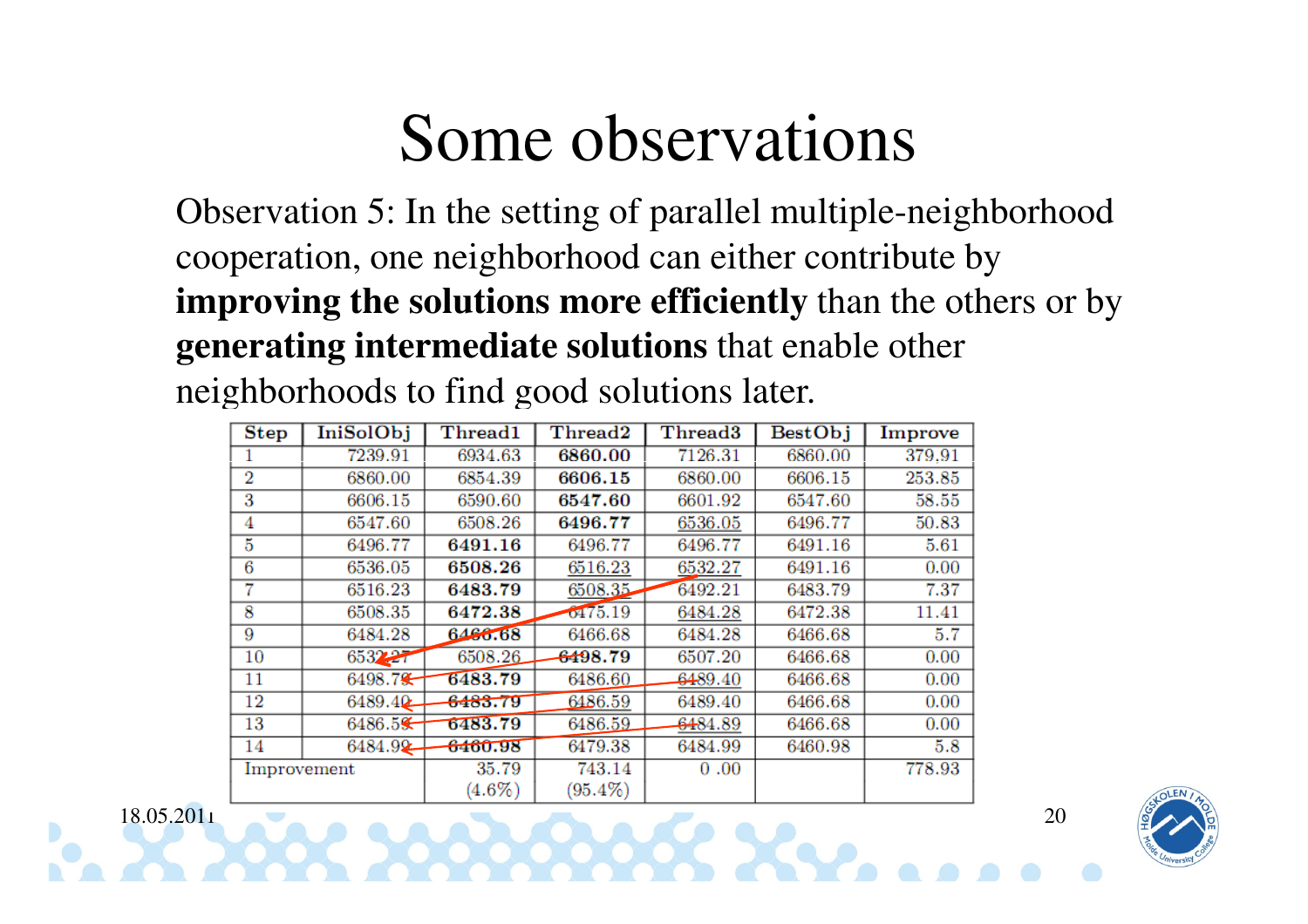#### Future work

■ Explore effective guiding mechanism in parallel setting to further improve the performance.

■ Apply parallel multi-neighborhood search framework for rich vehicle routing problems.

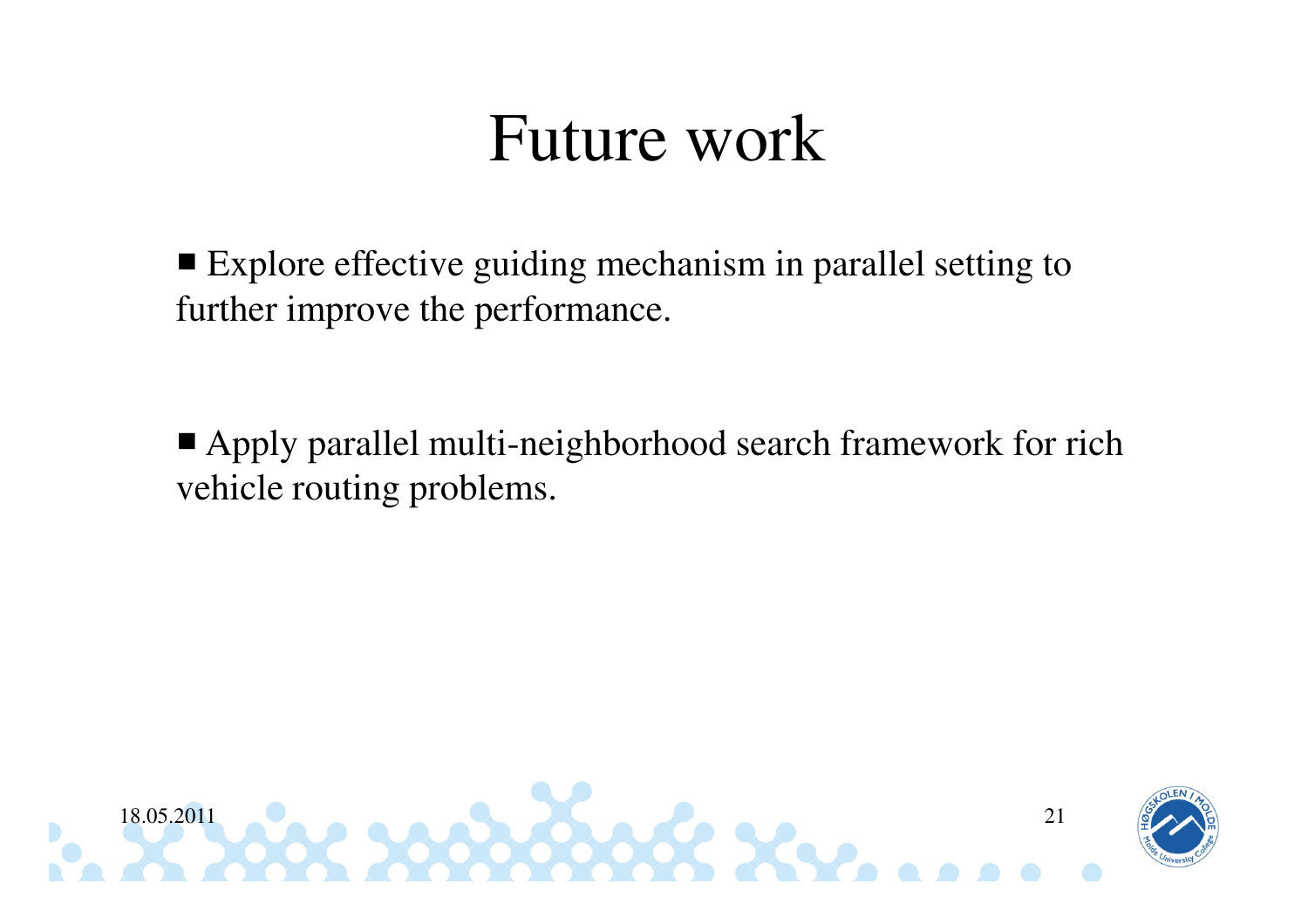#### **Thanks for your attention**!



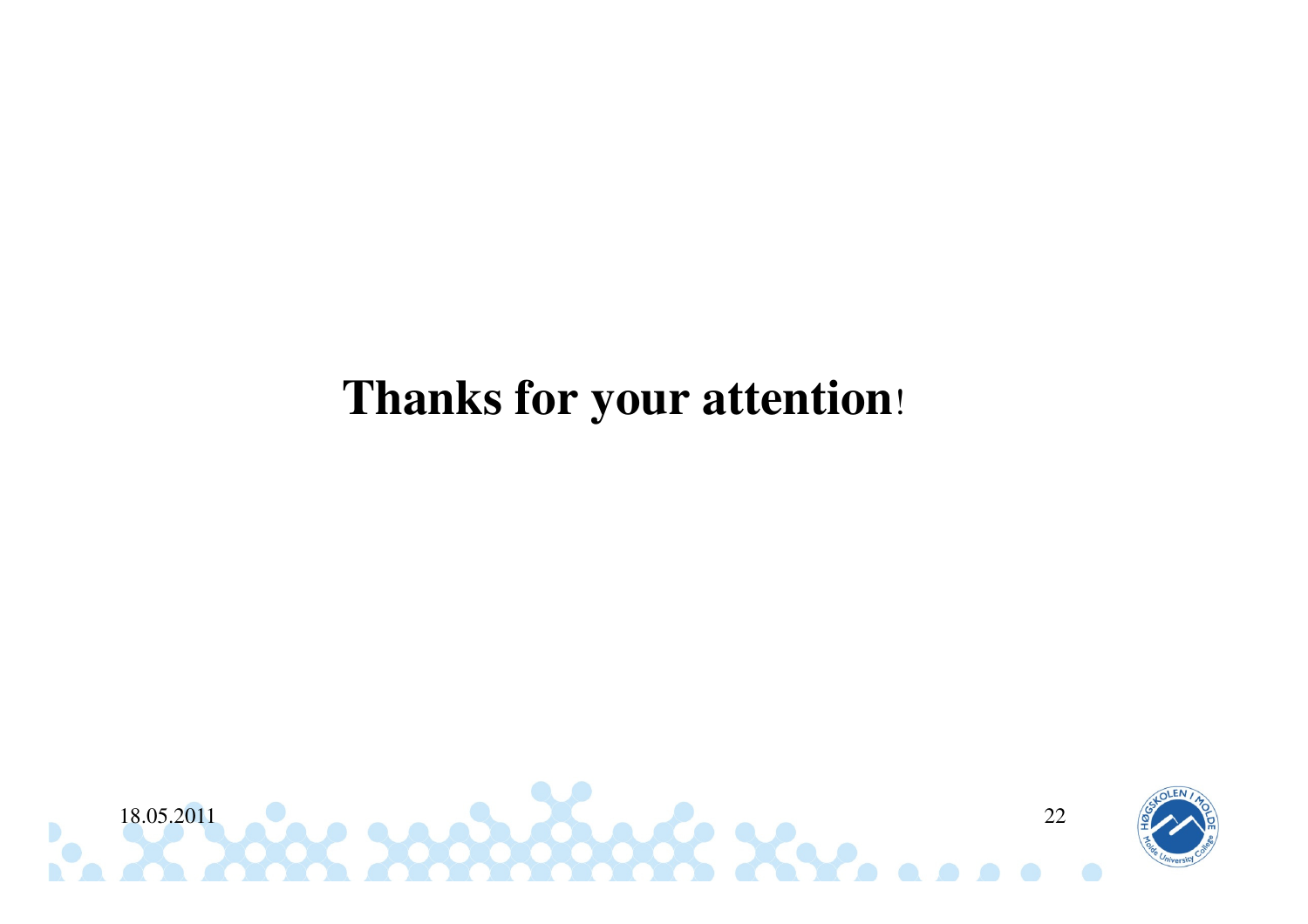#### References

- • Li, F., B.L. Golden and E.A. Wasil (2005). Very large-scale vehicle routing: New test problems, algorithms and results. Computers & Operations Research 32, 1165–1179.
- • Kytöjoki J., Nuortio T., Bräysy O., Gendreau M. (2007), An efficient variable neighborhood search heuristic for very large scale vehicle routing problems, Computers & Operations Research 34, 2743-2757
- • Mester, D., and O. Braysy (2007). Active-guided evolution strategies for large-scale capacitated vehicle routing problems. Computers & Operations Research, 34, 2964-2975.
- • Pisinger D., Ropke S. (2007). A general heuristic for vehicle routing problems. Computers & Operations Research, 34, 2403-2435.
- $\bullet$  Dorronsoro, B., Arias, D., Luna, F., Nebro,A.J., and Alba, E. (2007). A grid-based hybrid cellular genetic algorithm for very large scale instances of the CVRP. High Performance Computing & Simulation Conference (HPCS), *IEEE Press*, *Piscataway*, *NJ*, 759-765.
- • Groer, C., Golden, B.L., & Wasil, E.A. (2010). A parallel algorithm for the Vehicle routing problems. INFORMS Journal on Computing, Forthcoming.

 $\frac{1}{2}$  and a set of  $\frac{1}{2}$  and  $\frac{1}{2}$  and  $\frac{1}{2}$  and  $\frac{1}{2}$   $\frac{1}{2}$